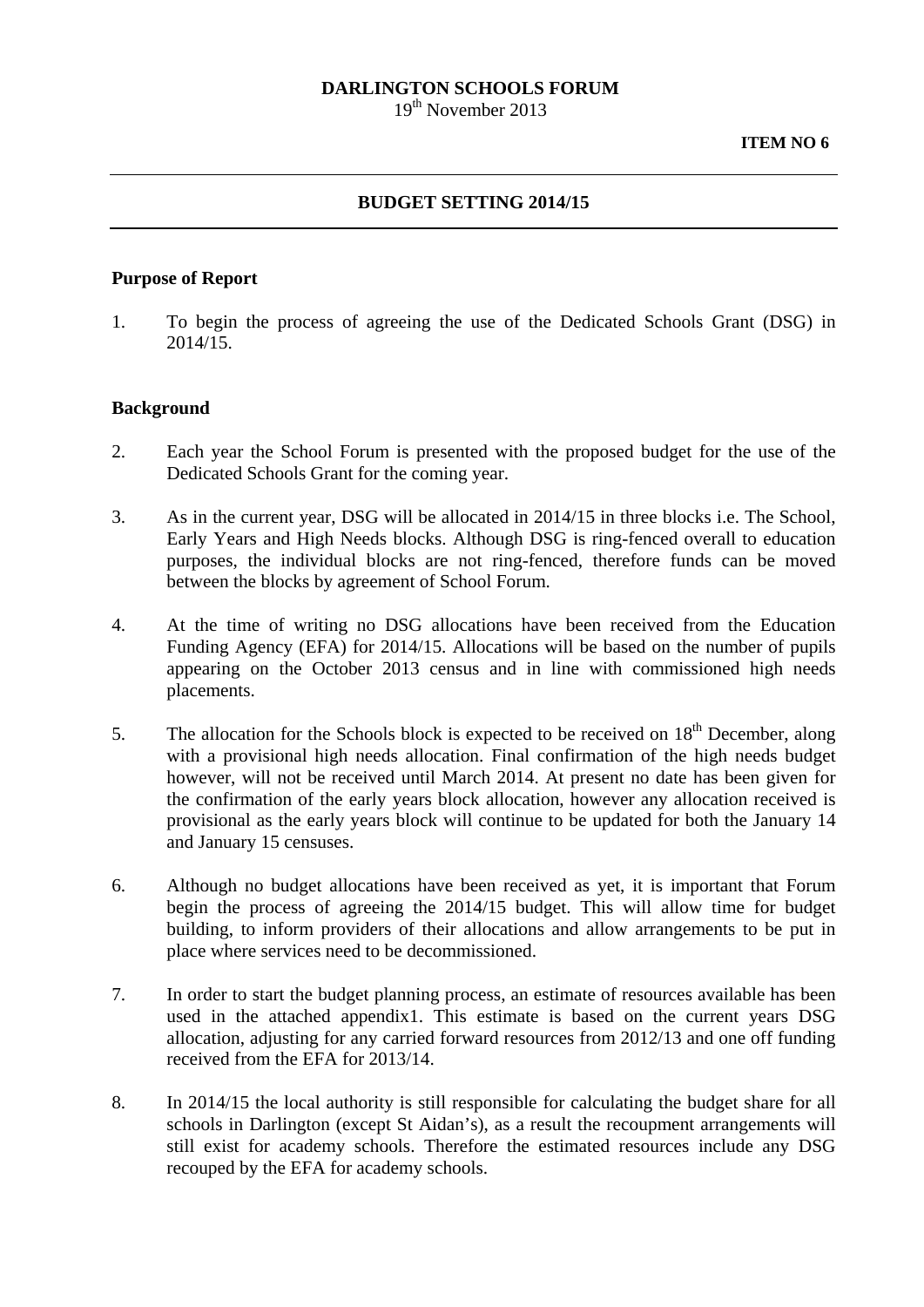## **Budgets for 2014/15**

- 9. Attached at appendix 1 are the initial proposed budgets for 2014/15. The budget estimates are based on the most up to date information available at the time of writing and therefore will be subject to change prior to being agreed at the January School Forum.
- 10. Forum should note that in addition to confirmation of DSG funding by the EFA, the following will affect the provisional budgets (included in appendix 1),
	- o High Needs Block, the EFA are currently collecting data regarding commissioned places for 2014/15 (due 23rd December). This data will be used in the finalisation of high needs budgets.
	- o High Needs Block, the estimated spend includes thirty commissioned places at Marchbank Free School. In the current financial year the place funding element was made direct by the EFA from within their resources and therefore was not included in Darlington's high needs block. It is however expected that 14/15 DSG allocations will be increased to reflect these commissioned places.
	- o High Needs Block, in addition to the above, for post 16 places in 13/14 the Council only started making payments for colleges from the start of the 13/14 academic year (previously the Council only funded BHA post 16 places). It is expected therefore that additional costs will be incurred in 14/15 (i.e. the payment of three terms, rather than two), however it is expected that DSG allocations should be increased to offset this.
	- o Schools Block, the budget for schools budget shares reflects the model agreed by Forum on  $8<sup>th</sup>$  October, again the final budget will change following the receipt of the updated data from the EFA in December.
	- o Early Years Block, as in 2013/14 the Government has set targets with regard to increasing the number of 2 year old children in nursery placements. No notification has as yet been received on how this will be funded.
- 11. As in previous years services that have been commissioned by the Forum, have been requested to complete a template outlining the achievements and value of the service provided. The returned templates are attached at appendix 2 to 10.

### **Summary**

12. Due to the having not received allocations for the DSG settlement in 2014/15, Forum will not be able to make any final funding decisions at this stage. It is appropriate however that Forum are presented with a draft budget now, in order that Forum can review the potential budget and make a decision regarding if there are any services they wish to no longer invest in, or request further information, prior to making a final decision in January.